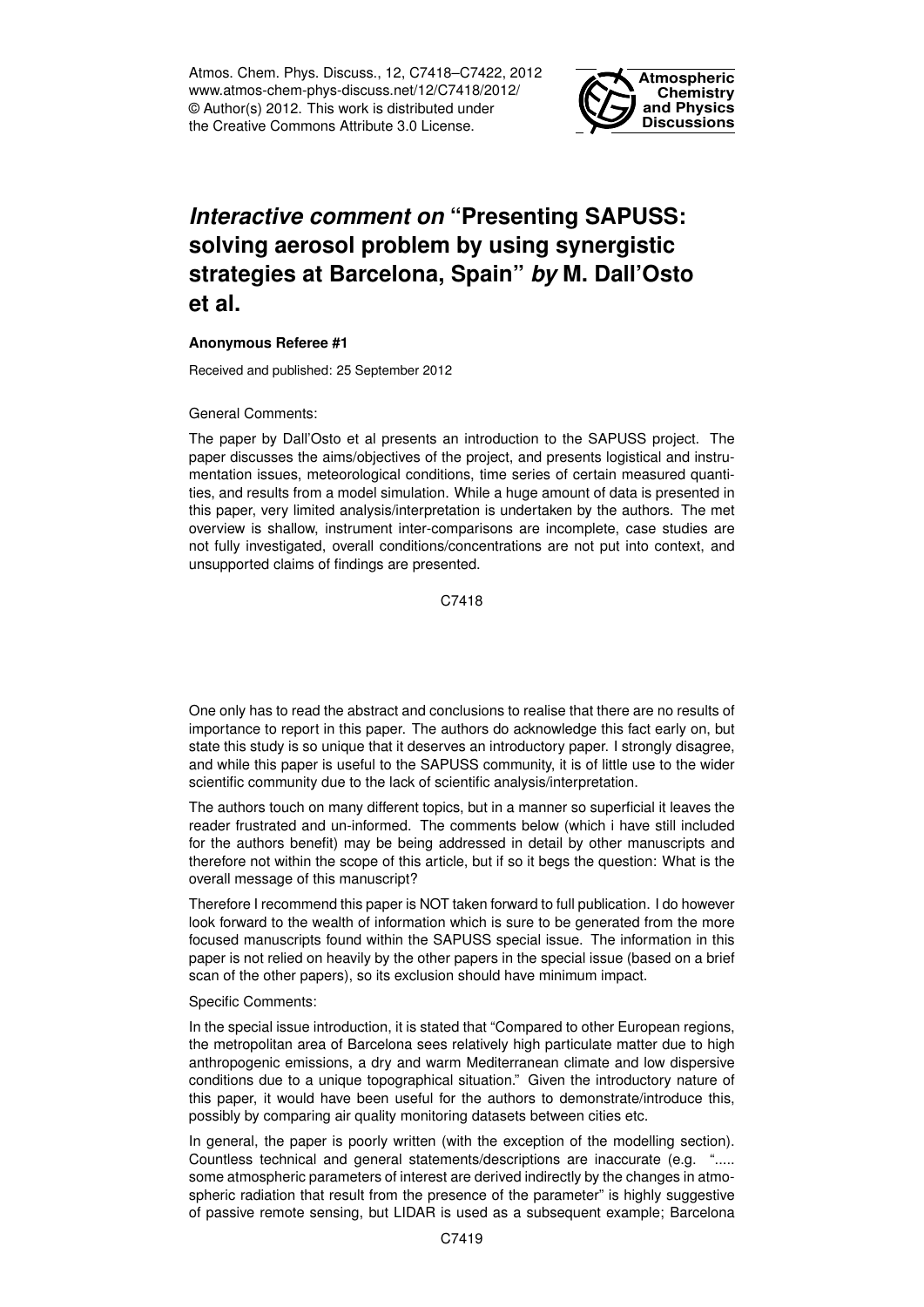is stated as having the highest population density in Europe, despite it actually being Paris). Poor grammar is widespread and sentence structure is frequently confusing.

Figure clarity is very poor: axis labels/values are difficult to read; too much data is shown to be useful (e.g. 4 weeks of data at high time resolution on small figures such as Fig. 2a); inappropriate figure legend size/location (e.g. Figure 9). Figures 1a and b are repetitive and unclear. A plan view of topographical data would be more appropriate. Sigma is not defined as standard deviation in Figure 4. Variability/uncertainty values in Tables 4-5 are not defined (standard deviation?).

Values of measured parameters are quoted inline in the text and in various tables. It is not stated in the text what these represent (presumably standard deviation), and values of e.g.  $8.8++12\mu$ g m-3 (l2, p18766) are both non-physical and misleading, and should be quoted correctly. Discussing PDFs of parameters which exhibit such skewed distributions is more appropriate than simply means and standard deviations.

Incorrect symbols are occasionally used (e.g. l20, p18764).

Generally speaking, gas phase concentrations are reported in  $\mu$ g/m-3 in this paper. They are later reported in ppb. While different communities do use different units (air quality, atmospheric chemistry etc), it would make sense to use only one set of units in the paper. Also, the quoted conversion between ppb and  $\mu$ g/m-3 for ozone varies (albeit weakly) as a function of T and P, not a constant as implied in l5, p18770. Conversion factors for NO, NO2 etc have been omitted, and should have been presented to allow the reader to quickly convert.

No discussion of the gas phase concentrations reported relative to e.g. exposure limits, other European urban/background sites etc, takes place.

The overview of the large scale meteorological situation is poor. How was classification of the back trajectories performed? Was an automated clustering technique used, or was it a subjective decision? What was the variability of the (a) local (<24hours) and

C7420

(b) more distant (>24hours) sections of the trajectory within each individual group? It would have been interesting to examine MSLP and 500hPa geo-potential heights to identify the features responsibly for the flow regimes (particularly for the interesting case of strong easterly flow from Europe).

Local flow phenomena are discussed in the introduction, but are rarely related to any trends observed in the data (occasionally discussion of the observed of the sea breeze is found). The presentation of the met data in Fig 4 shows standard deviations for RH, T etc for each site as a whole. To make this more useful the standard deviations should be reported for each trajectory group. Also, an estimate of precipitation would be useful due to its impact on the aerosol population.

Detailed descriptions of the measurement sites and instrumentation are provided. However, important information is missing, such as inlet flow rates/residence times, humidity conditioning etc.

A description/plot of the comparison of all the ToF-AMS instruments with each other and the off line filters would be useful in such an introduction paper, as would discussion of the collection efficiencies used for these instruments. Was this collection efficiency constant with time/instrument? Was the comparison between involatile (NH42SO4) and semi-volatile (e.g. NH4NO3) components for online and offline techniques favourable?

An average particle size distribution for the entire 1 month study is presented, and lognormal modes are fit to this distribution. Is this appropriate and are there really ever 3 modes  $<1 \mu m$  at any one time?

No discussion of whether the conditions encountered during SAPUSS were typical for the time of year etc.

Virtually no analysis on the evolution of the aerosol composition and size distribution is presented. It is hard to criticise analysis when virtually none has not been conducted.